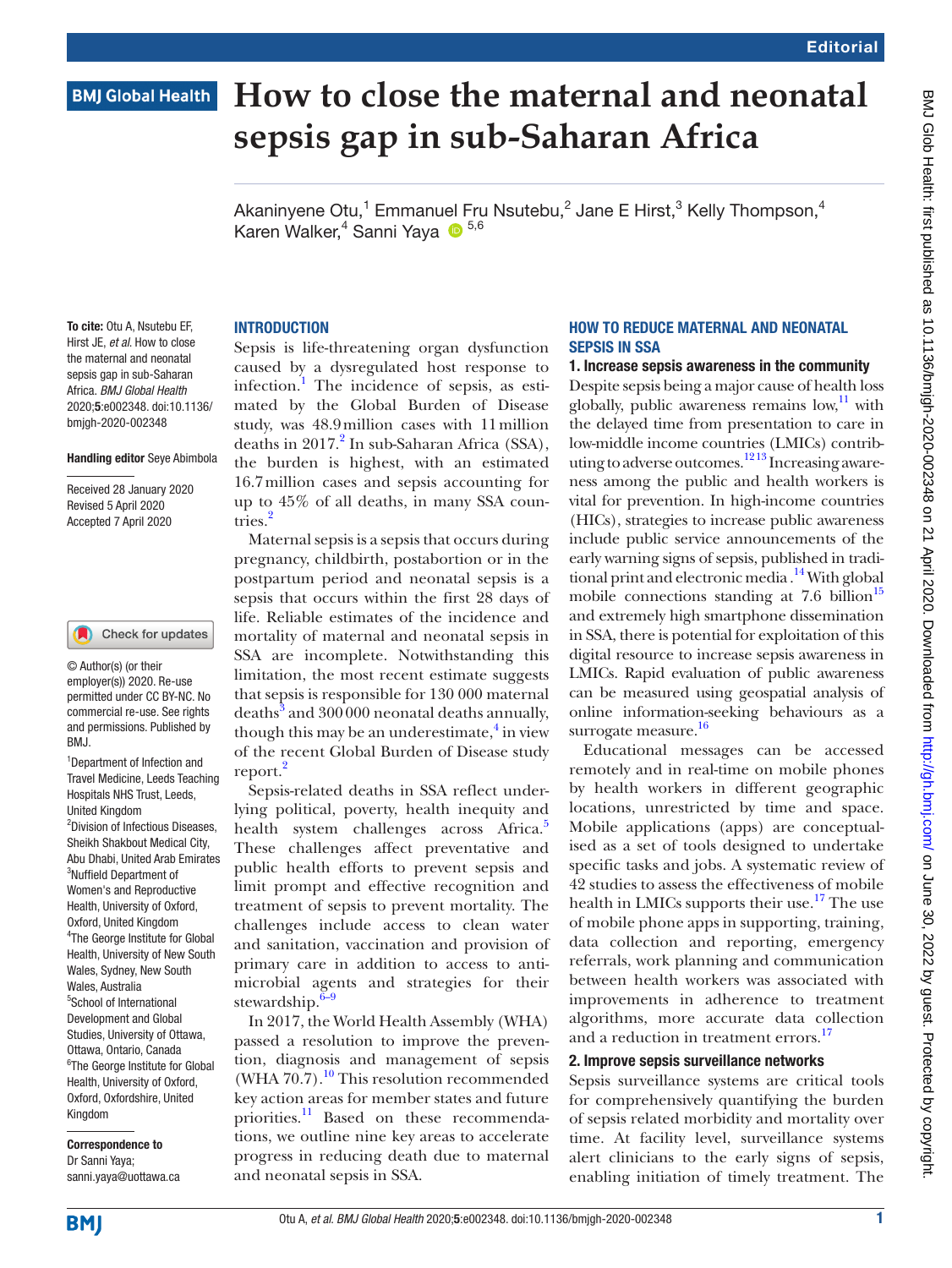ideal surveillance system should be available in real-time at the point-of-care with the need for early identification of patients with sepsis strengthened by the known linear increase in the risk of mortality with each hour of delay in appropriate antibiotic treatment.<sup>18 19</sup> The establishment of electronic health records systems to capture vital signs and laboratory values of patients have been shown to be very effective in alerting clinicians to possible clinical deterioration due to sepsis. $20$  By harnessing these existing technologies, local and regional information system networks for sepsis could be established in Africa.

## 3. Invest in health workers

Existing data highlight a marked disparity in annual health expenditure per capita between LMICs and HICs; however, the economic cost of maternal and neonatal sepsis in Africa is not clearly defined.<sup>5 21</sup> The WHA sepsis resolution advocates for well-coordinated efforts by politicians, policymakers, healthcare administrators, clinicians and researchers to reduce the impacts of sepsis.<sup>[10](#page-3-6)</sup> Understaffing and a higher workload is a common problem in health facilities across SSA<sup>[9](#page-3-15)</sup> and is linked to higher infec-tion rates as well as adverse outcomes.<sup>[22 23](#page-3-16)</sup> Addressing this challenge will require accelerated progress in health worker recruitment and training.

Training and education of health workers, especially nurses and other frontline clinicians, is vital in improving the outcomes of critically ill patients.<sup>24 25</sup> Retention of skilled staff should be a key consideration as 'brain drain' disproportionately affects health workers in SSA. Strategies should include improved remuneration, better conditions of service, task shifting and increased collaboration between those working in community and hospital settings. In SSA, mobile devices have been successfully used to train health workers. $26 \times 27$  Aside from promoting contact with health workers in remote and hard-to-reach areas, electronic training has the added advantage of supporting providerto-provider communication, feedback and professional networking. Programmes targeting education of health workers in prevention and early recognition and treatment of maternal and newborn sepsis should be prioritised.

# 4. Improve the early identification of sepsis in facilities

Several sepsis diagnostic scoring systems have been developed to identify changes in physiological parameters which precede patient deterioration $^{28}$  and alert clinicians to promptly initiate treatment. Examples of these tools for use in the general adult population include the Modified Early Warning Score, Universal Vital Assessment Score,<sup>[29](#page-3-20)</sup> National Early Warning Score 2 and the quick Sepsis Organ Failure Assessment (qSOFA) score. Importantly, none of these scores have been validated in pregnant women or newborns. As such, they are unlikely to account for physiological differences in these population groups.<sup>30</sup>

The Sepsis in Obstetrics Score, developed to detect maternal sepsis, appeared promising in initial reports from the USA; however, it was not superior to general sepsis scoring systems when tested in other regions.<sup>31</sup>

BMJ Glob Health: first published as 10.1136/bnigh-2020-002348 on 21 April 2020. Downloaded from http://gh.bmj.com/ on June 30, 2022 by guest. Protected by copyright BMJ Glob Health: first published as 10.1136/bmjgh-2020-002348 on 21 April 2020. Downloaded from <http://gh.bmj.com/> on June 30, 2022 by guest. Protected by copyright

The obstetric modified SOFA score is an interesting adaptation of qSOFA that requires only clinical data for assessment and thus can be performed quickly and independently of laboratory tests.<sup>32</sup> The UK Modified Early Obstetrics Warning Score (MEOWS) was developed for the obstetric population to aid the identification of clinical signs of deterioration in women developing critical illness. The MEOWS is easy to administer and has been shown to have a high sensitivity (89%) and reasonable specificity (79%) in predicting maternal morbidity, though it is not specific to sepsis. $33$ 

The shock index (SI), defined as ratio of heart rate to systolic blood pressure, has recently been identified as a consistent predictor of adverse outcomes. $3435$  Various thresholds have been proposed for use of SI as an early warning system. In a prospective study involving women with postpartum haemorrhage or sepsis, the SI was found to be a consistent predictor of adverse outcomes compared with conventional vital signs.<sup>36</sup>

The introduction of maternal and neonatal sepsis scoring systems may be the first step towards achieving a reliable surveillance system for sepsis in SSA. Electronic surveillance tools which monitor physiological parameters should be developed to facilitate automatic recognition of the early signs of sepsis in health facilities.

#### 5. Ensure laboratory diagnostics for sepsis are affordable and available

Infection is usually indicated by a rise in peripheral inflammatory makers such as the white blood cell count and C reactive protein. Cultures of relevant samples such as blood, urine, sputum and tissues provide microbiological confirmation of infections that give rise to sepsis. Rapid identification of pathogens from blood cultures has been shown to positively influence patient survival, length of hospitalisation and rational antibiotic prescriptions.<sup>37</sup> The development of local antibiograms is desirable to help facilities understand their local bacterial pathogens and match them to antibiotic choices. The establishment and maintenance of reference laboratories to support more sophisticated testing is essential.

In many LMIC settings, basic diagnostic modalities are lacking. Building local clinical microbiology laboratory capacity is an urgent priority and should incorporate regular training for staff to ensure they stay abreast with modern diagnostic methods. Recent research has focused on identifying biomarkers and molecular detection tools to increase the speed and reliability of diagnosis.<sup>38</sup> However, to ensure accessibility and affordability of modern diagnostic and biomarker testing, global health researchers and funders must ensure innovation in diagnostics and in their accessibility and affordability in LMIC settings.

Direct pathogen detection platforms promote the simultaneous identification of multiple bacterial and fungal species. $38\frac{39}{9}$  While there are several rapid molecular diagnostic platforms to identify bacterial and viral pathogens commercially available, none are widely available or affordable for resource-poor settings. Although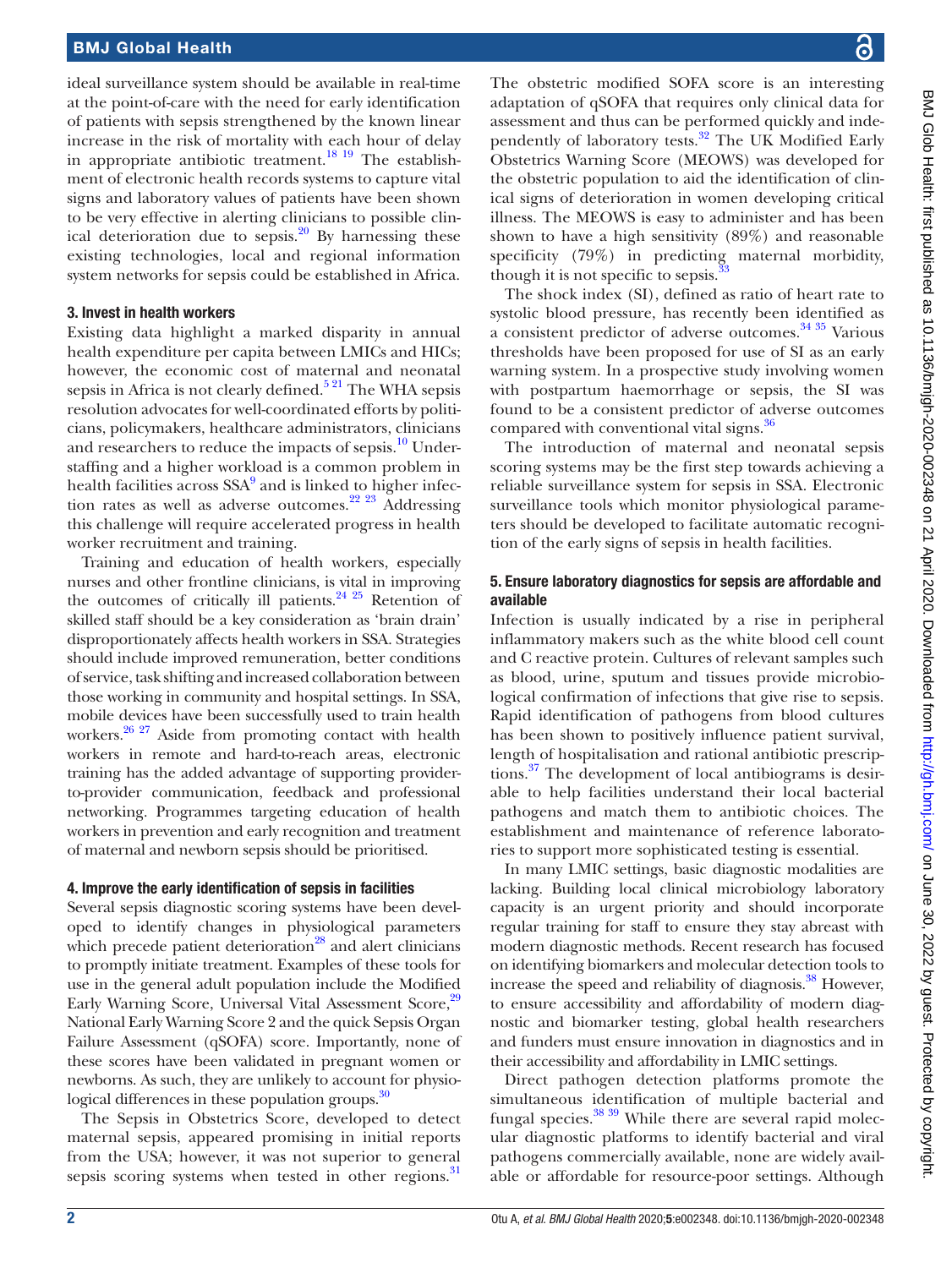BMJ Global Health

rapid, innovative and low-cost testing devices will improve the identification of causal micro-organisms; to improve outcomes, this must be matched with availability of appropriate antimicrobial agents. This requires certainty of supply chains, committed funding, along with strategies at institutional level for antimicrobial stewardship to prevent the emergence of resistant organisms.

#### 6. Improve quality of care through sepsis specific guidelines

While adherence to protocols and clinical guidelines can improve survival and outcomes in sepsis, in a survey of 185 hospitals across SSA, only 1.5% used clinical sepsis guidelines. Lack of basic facilities, equipment and medicines were identified as barriers to implementation.<sup>[7](#page-3-21)</sup> Resource limitations profoundly impact the ability to implement internationally recommended sepsis guidelines in  $SSA$ .<sup>[40](#page-4-8)</sup>

In high-income settings, significant reductions in maternal and neonatal sepsis have been achieved through quality improvement initiatives to promote adherence to evidenced-based management of sepsis.<sup>41 42</sup> Quality improvement initiatives include educational programmes to increase awareness of the signs of sepsis; use of triagebased algorithms and decision support tools to screen for sepsis, $43\frac{43}{44}$  use of treatment order-sets<sup>45</sup> and initiatives to reduce time to antibiotics.<sup>46</sup>

Prompt administration of antibiotics remains the cornerstone of sepsis management. In the face of a growing burden of antimicrobial resistance and antibiotic-associated infections such as *Clostridioides difficile* infection, a greater alignment between antimicrobial stewardship and sepsis prevention and treatment programmes is essential.[47](#page-4-13) Complementary strategies such as de-escalation protocols and prompt discontinuation of antibiotics when no longer indicated should be incorporated into sepsis quality improvement initiatives. Little is known about antimicrobial resistance in maternity units globally $48$  and this information is essential to guide policy on the safe administration of prophylactic antibiotics during childbirth.

Another obvious gap is found in the Third International Consensus on Sepsis  $(Sepsis-3)^1$  $(Sepsis-3)^1$  which does not provide criteria for diagnosis of sepsis in pregnant women. The ability of clinicians in SSA countries to adhere to sepsis guidelines is also limited by shortage of appropriately trained health workers, equipment and other supporting infrastructure.<sup>[7](#page-3-21)</sup>

### 7. Increase access and use of vaccines to prevent the most common infections that lead to sepsis in pregnancy and the newborn period

Vaccinations are estimated to prevent 2–3million infection-associated deaths every year among women and children[.49](#page-4-15) Vaccines also have an indirect action on minimising antimicrobial resistance by reducing febrile illnesses and antibiotic use.<sup>50</sup> A vaccine for Group B Streptococcus is currently under evaluation and if effective, will have the potential to save 150 000 newborn lives every year and prevent up to 260 000 cases of maternal and

newborn sepsis.<sup>51</sup> Seasonal influenza caused by types A, B, C and D of influenza viruses is a public health problem which can be prevented by vaccination. Although the burden of seasonal influenza in Africa is yet to be fully described, the morbidity, mortality and economic losses from this infection are likely to be very high. $52$ 

Despite widespread availability of whole-cell pertussis (wP) vaccines, the burden of pertussis remains unacceptably high in the African continent.<sup>53</sup> This has been attributed to factors such as a lack of disease awareness and surveillance, diagnostic limitations and low prioritisation of this disease by policy makers. Intensified efforts to promote greater coverage with three primary doses of diphtheria-tetanus-pertussis vaccines and booster doses in older children and adolescents in Africa is also required.

Widespread protocols around immunisation for both adults and children is likely to decrease sepsis mortality in SSA. Current barriers to vaccination in this region include armed conflict, funding shortfalls, vaccine shortages and a lack of political will. $54$  Measures to address these barriers include the establishment of lasting peace across the continent, improved funding for vaccination programmes and strengthening regional supply chains.

### 8. Strengthen infection prevention and control programmes and best practices during labour, childbirth and postnatal care

Water, sanitation and hygiene (WASH) is critical for the prevention of sepsis and provision of safe and quality care. [55](#page-4-21) Less than 30% of delivery rooms in four East African countries reported access to a safe water supply<sup>[56](#page-4-22)</sup> while a global review of health facilities in low-resource settings found that 40% had no water supply and 19% lacked adequate sanitation conditions.<sup>[6](#page-3-5)</sup> Improvements in WASH could reduce the total burden of disease worldwide by as much as  $10\%$ .<sup>[57](#page-4-23)</sup> Implementation of basic measures such as hand hygiene, reducing overcrowding in maternity and neonatal units, promoting hygienic care of the umbilical cord and kangaroo care for small and/or preterm babies have all been shown to mitigate the risk of infection.<sup>[58 59](#page-4-24)</sup> Thus, the provision of safe water and promotion of effective hygiene practices should be emphasised and urgently prioritised in healthcare settings in SSA. This could be achieved by securing the commitment of policy makers to provide clean water in health facilities and by educating health workers and the wider population on the importance of adhering to standard hygiene practices.

#### 9. Undertake high-quality research in pregnant and newborn African populations

There are imminent dangers in transferring effective solutions for sepsis management in HICs to LMICs. This is mirrored by recent well designed randomised controlled trials which have reflected worse outcomes for both children and adults with sepsis treated with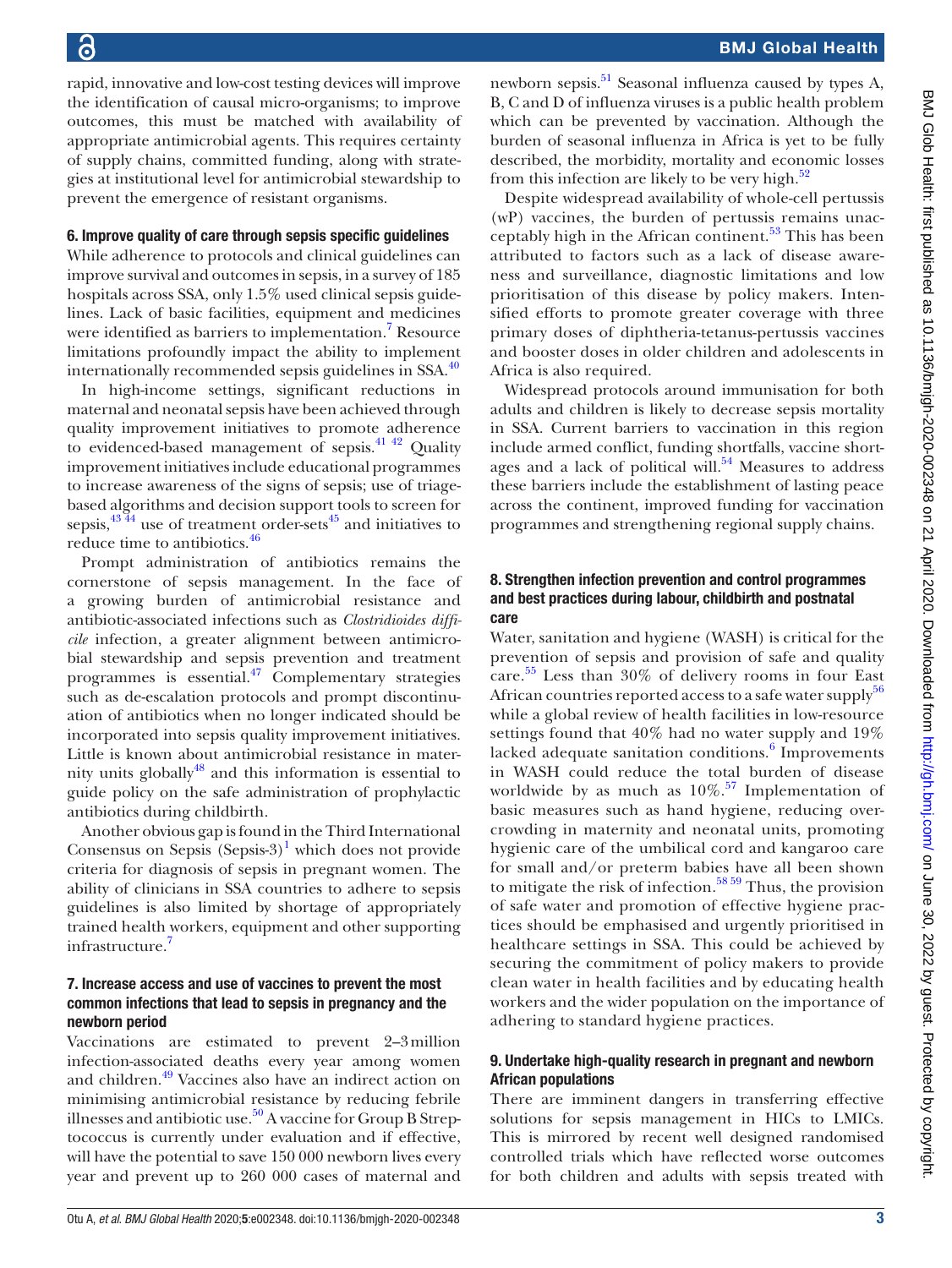# BMJ Global Health

fluid boluses in Africa.<sup>[13 60 61](#page-3-22)</sup> The two trials conducted in Zambia comparing an early goal directed therapy (EGDT) protocol (involving intravenous fluids among other measures) to usual care found increased in-hospital mortality in the EGDT arm compared with usual care.<sup>[13 61](#page-3-22)</sup> High-quality research led by local investigators needs to be conducted to provide answers to conundrums associated with sepsis management among pregnant and newborn populations. These include determining the ideal type and volume of resuscitation fluid for sepsis, ascertaining the role of targeted/precision medicine approaches, rapid diagnostic tests and defining predictors of sepsis long-term morbidity and mortality.

#### **CONCLUSION**

Maternal and neonatal sepsis is under-recognised in SSA with significant mortality and morbidity consequences. Although mostly preventable, a complex interplay of several factors is hampering a robust response to the threat posed by sepsis in SSA.

A multimodal approach is required to tackle maternal and neonatal sepsis within the fragile health systems of the SSA region. Pragmatic steps in alignment with the WHA sepsis resolution include increasing public and health worker awareness of sepsis, establishing surveillance networks, developing laboratory and human capacity, facilitating research and the development of clinical guidelines in addition to promoting routine vaccination and good infection prevention and control practices.

Contributors SY and AO conceptualised and wrote the initial draft. EFS, JH, KT and KW provided comments and edits. All authors commented on the first draft and signed off on the final version.

Funding The authors have not declared a specific grant for this research from any funding agency in the public, commercial or not-for-profit sectors.

Competing interests None declared.

Patient consent for publication Not required.

Provenance and peer review Not commissioned; externally peer reviewed.

Data availability statement There are no data in this work.

Open access This is an open access article distributed in accordance with the Creative Commons Attribution Non Commercial (CC BY-NC 4.0) license, which permits others to distribute, remix, adapt, build upon this work non-commercially, and license their derivative works on different terms, provided the original work is properly cited, appropriate credit is given, any changes made indicated, and the use is non-commercial. See: [http://creativecommons.org/licenses/by-nc/4.0/.](http://creativecommons.org/licenses/by-nc/4.0/)

#### ORCID iD

Sanni Yaya<http://orcid.org/0000-0002-4876-6043>

#### <span id="page-3-0"></span>**REFERENCES**

- 1 Singer M, Deutschman CS, Seymour CW, *et al*. The third International consensus definitions for sepsis and septic shock (Sepsis-3). *[JAMA](http://dx.doi.org/10.1001/jama.2016.0287)* 2016;315:801–10.
- <span id="page-3-1"></span>2 Rudd KE, Johnson SC, Agesa KM, *et al*. Global, regional, and national sepsis incidence and mortality, 1990-2017: analysis for the global burden of disease study. *[Lancet](http://dx.doi.org/10.1016/S0140-6736(19)32989-7)* 2020;395:200–11.
- <span id="page-3-2"></span>3 Say L, Chou D, Gemmill A, *et al*. Global causes of maternal death: a who systematic analysis. *[Lancet Glob Health](http://dx.doi.org/10.1016/S2214-109X(14)70227-X)* 2014;2:e323–33.
- <span id="page-3-3"></span>4 Lawn J, Mongi P, Cousens S. Opportunities for Africa's Newborns Practical data, policy and programmaticsupport for newborn care in Africa, 2006. Available: [https://www.who.int/pmnch/media/](https://www.who.int/pmnch/media/publications/oanfullreport.pdf) [publications/oanfullreport.pdf](https://www.who.int/pmnch/media/publications/oanfullreport.pdf)
- <span id="page-3-4"></span>5 Yaya S, Bishwajit G, Okonofua F, *et al*. Under five mortality patterns and associated maternal risk factors in sub-Saharan Africa: a multicountry analysis. *[PLoS One](http://dx.doi.org/10.1371/journal.pone.0205977)* 2018;13:e0205977.
- <span id="page-3-5"></span>6 World Health Organization 2015. *Water, sanitation and hygiene in health care facilities: status in low- and middle-income countries and way forward*. Geneva: World Health Organization, 2015.
- <span id="page-3-21"></span>7 Baelani I, Jochberger S, Laimer T, *et al*. Availability of critical care resources to treat patients with severe sepsis or septic shock in Africa: a self-reported, continent-wide survey of anaesthesia providers. *[Crit Care](http://dx.doi.org/10.1186/cc9410)* 2011;15:R10.
- 8 World Health Organization. Maternal sepsis, 2018. Available: [https://](https://www.who.int/reproductivehealth/maternal-sepsis/en/) [www.who.int/reproductivehealth/maternal-sepsis/en/](https://www.who.int/reproductivehealth/maternal-sepsis/en/)
- <span id="page-3-15"></span>9 Griffiths P, Renz A, Hughes J, *et al*. Impact of organisation and management factors on infection control in hospitals: a scoping review. *[J Hosp Infect](http://dx.doi.org/10.1016/j.jhin.2009.05.003)* 2009;73:1–14.
- <span id="page-3-6"></span>10 World Health Organization 2017. *Seventieth World Health Assembly. WHA Resolution A70/13 - Improving the prevention, diagnosis and clinical management of sepsis. Report by the Secretariat*. Geneva: World Health Organization, 2017.
- <span id="page-3-7"></span>11 Rubulotta FM, Ramsay G, Parker MM, *et al*. An international survey: public awareness and perception of sepsis. *[Crit Care Med](http://dx.doi.org/10.1097/CCM.0b013e3181926883)* 2009;37:167–70.
- <span id="page-3-8"></span>12 Lewis JM, Feasey NA, Rylance J. Aetiology and outcomes of sepsis in adults in sub-Saharan Africa: a systematic review and metaanalysis. *[Crit Care](http://dx.doi.org/10.1186/s13054-019-2501-y)* 2019;23:212.
- <span id="page-3-22"></span>13 Andrews B, Semler MW, Muchemwa L, *et al*. Effect of an early resuscitation protocol on in-hospital mortality among adults with sepsis and hypotension: a randomized clinical trial. *[JAMA](http://dx.doi.org/10.1001/jama.2017.10913)* 2017;318:1233–40.
- <span id="page-3-9"></span>14 Vincent J-L. Increasing awareness of sepsis: world sepsis day. *[Crit](http://dx.doi.org/10.1186/cc11511)  [Care](http://dx.doi.org/10.1186/cc11511)* 2012;16:152.
- <span id="page-3-10"></span>15 Broadband Commission for Sustainable Development. Digital health: a call for government leadership and cooperation between ICT and health. broadband Commission for sustainable development, 2017. Available: [http://vitalwave.com/wp-content/uploads/2017/02/](http://vitalwave.com/wp-content/uploads/2017/02/Broadband-Commission-Digital-Health-Final-Report-20170222.pdf) [Broadband-Commission-Digital-Health-Final-Report-20170222.pdf](http://vitalwave.com/wp-content/uploads/2017/02/Broadband-Commission-Digital-Health-Final-Report-20170222.pdf)  [Accessed 01 Dec 2019].
- <span id="page-3-11"></span>16 Jabaley CS, Blum JM, Groff RF, *et al*. Global trends in the awareness of sepsis: insights from search engine data between 2012 and 2017. *[Crit Care](http://dx.doi.org/10.1186/s13054-017-1914-8)* 2018;22:7.
- <span id="page-3-12"></span>17 Agarwal S, Perry HB, Long L-A, *et al*. Evidence on feasibility and effective use of mHealth strategies by frontline health workers in developing countries: systematic review. *[Trop Med Int Health](http://dx.doi.org/10.1111/tmi.12525)* 2015;20:1003–14.
- <span id="page-3-13"></span>18 Kumar A, Roberts D, Wood KE, *et al*. Duration of hypotension before initiation of effective antimicrobial therapy is the critical determinant of survival in human septic shock. *[Crit Care Med](http://dx.doi.org/10.1097/01.CCM.0000217961.75225.E9)* 2006;34:1589–96.
- 19 Han YY, Carcillo JA, Dragotta MA, *et al*. Early reversal of pediatricneonatal septic shock by community physicians is associated with improved outcome. *[Pediatrics](http://dx.doi.org/10.1542/peds.112.4.793)* 2003;112:793–9.
- <span id="page-3-14"></span>20 Makam AN, Nguyen OK, Auerbach AD. Diagnostic accuracy and effectiveness of automated electronic sepsis alert systems: a systematic review. *[J Hosp Med](http://dx.doi.org/10.1002/jhm.2347)* 2015;10:396–402.
- 21 Rudd KE, Kissoon N, Limmathurotsakul D, *et al*. The global burden of sepsis: barriers and potential solutions. *[Crit Care](http://dx.doi.org/10.1186/s13054-018-2157-z)* 2018;22:232.
- <span id="page-3-16"></span>22 Rogowski JA, Staiger D, Patrick T, *et al*. Nurse staffing and NICU infection rates. *[JAMA Pediatr](http://dx.doi.org/10.1001/jamapediatrics.2013.18)* 2013;167:444–50.
- 23 Küng E, Waldhör T, Rittenschober-Böhm J, *et al*. Increased nurse workload is associated with bloodstream infections in very low birth weight infants. *[Sci Rep](http://dx.doi.org/10.1038/s41598-019-42685-x)* 2019;9:6331.
- <span id="page-3-17"></span>24 He Z, Bishwajit G, Zou D, *et al*. Burden of common childhood diseases in relation to improved water, sanitation, and hygiene (wash) among Nigerian children. *[Int J Environ Res Public Health](http://dx.doi.org/10.3390/ijerph15061241)* 2018;15:pii: E1241.
- 25 Nguyen HM, Schiavoni A, Scott KD, *et al*. Implementation of sepsis management guideline in a community-based teaching hospital can education be potentially beneficial for septic patients? *[Int J Clin](http://dx.doi.org/10.1111/j.1742-1241.2012.02939.x)  [Pract](http://dx.doi.org/10.1111/j.1742-1241.2012.02939.x)* 2012;66:705–10.
- <span id="page-3-18"></span>26 O'Donovan J, Bersin A. Controlling Ebola through mHealth strategies. *[Lancet Glob Health](http://dx.doi.org/10.1016/S2214-109X(14)70357-2)* 2015;3:e22.
- 27 Otu A, Ebenso B, Okuzu O, *et al*. Using a mHealth tutorial application to change knowledge and attitude of frontline health workers to Ebola virus disease in Nigeria: a before-and-after study. *[Hum Resour Health](http://dx.doi.org/10.1186/s12960-016-0100-4)* 2016;14:5.
- <span id="page-3-19"></span>28 Goldhill DR, McNarry AF. Physiological abnormalities in early warning scores are related to mortality in adult inpatients. *[Br J](http://dx.doi.org/10.1093/bja/aeh113)  [Anaesth](http://dx.doi.org/10.1093/bja/aeh113)* 2004;92:882–4.
- <span id="page-3-20"></span>29 Johnson J, Akinboyo IC, Curless MS, *et al*. Saving neonatal lives by improving infection prevention in low-resource units: tools are needed. *[J Glob Health](http://dx.doi.org/10.7189/jogh.09.010319)* 2019;9:010319.